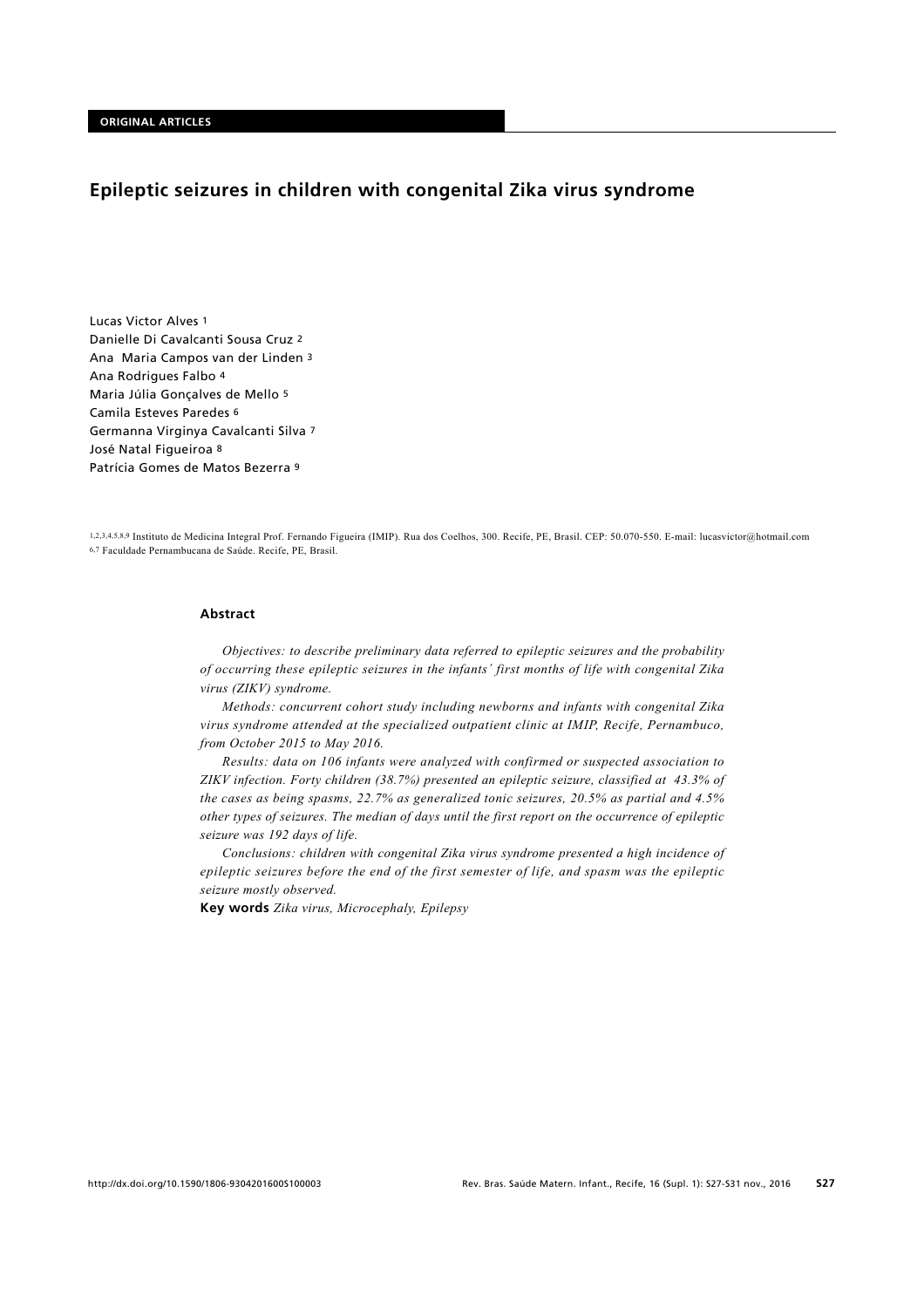#### **Introduction**

The change in the epidemiological pattern of newborns with microcephaly was observed mainly in the Northeast of Brazil, where an increase of cases were reported since August 2015. Until March 2016, the Brazilian Health Ministry received a notification of 6776 suspected cases 1,489 were confirmed.1,2 Pernambuco was the Brazilian State with the highest occurrence of microcephaly cases at this period.3,4

An infected outbreak in pregnant women by Zika Virus (ZIKV), a flavivirus transmitted by *Aedes aegypti* mosquito, was associated to congenital microcephaly, one of the components of congenital Zika virus syndrome.5,6 ZIKV presents a tropism by the development of the nervous cells. Microcephaly is associated to alter in the cerebrum neuroimaging, including calcifications, ventriculomegaly and the abnormalities of white substance.7 The neurological manifestations of these patients were not yet well described and epileptic seizures have been frequently reported by caregivers.

Epileptic seizures are described in other congenital infections8-11 such as toxoplasmosis, which its frequency is about 40%, and cytomegalovirus is found in 4 to 11% of the symptomatic patients. On the other hand, the incidence of syphilis and herpes of epileptic seizures is much lower, although most commonly in meningitis. The objective of this research was to describe preliminary data referring to epileptic seizures and the probability of not occurring in the first months of life of the patients with congenital ZIKV syndrome.

### **Methods**

A concurrent cohort study included newborns and infants with congenital Zika virus syndrome attended at a specialized outpatient clinic since October 26, 2015. These preliminary data refer to the follow up of this cohort until May 30, 2016 at the Instituto de Medicina Intergral Prof. Fernando Figueira (IMIP), a quaternary hospital located in Recife, Pernambuco, where contributed with a large number of notifications and established a multidisciplinary follow up plan for patients with congenital ZIKV virus syndrome.

Patients who presented cephalic perimeter (PC) or occipito-frontal circumference compatible to microcephaly were included in the study, according to the criteria initially determined by the Executive Secretary of Surveillance in Health (SEVS) of the Secretary of Health in Pernambuco (SES/PE), and

by the Brazilian Ministry of Health (MS) and the World Health Organization (OMS/WHO), and/or patients suspected of fetopaty by ZIKV, born at IMIP (*inborn*) or those who came from other centers (*outborn*) and those that had a multi-professional follow up at IMIP for diagnostic investigation.8 In October 2015, SEVS made a compulsory notification of all the suspected cases of microcephaly in Pernambuco State, that is, all live births with PC equal to or less than 33cm; in December 2015, the definition of the case was altered for newborn with 37 to 42 weeks of gestation with PC equal to or less than 32 cm or for those with less than 37 weeks of gestation with PC equal to or less than 3 percentile (two standard deviations), considering Fenton's growth curve. In the second version of the Epidemiological and Clinic Protocol of the SES/PE and by the Ministry of Health and WHO protocol adopted the growth curve by WHO for the infants born at term whereas the cutoff point is 31.9 cm for boys and 31.5 cm for girls. The infants were monthly scheduled for follow ups by a team of pediatricians and neuro-pediatricians at the specialized outpatient clinic. Patients non-infected by ZIKV were excluded of this study, those with microcephaly associated to other etiologies and patients under diagnostic investigation.

It was taken in consideration that the patient was infected when the result of IgM - ELISA (Enzyme Linked ImmunoSorbent Assay) was positive and/or when the alterations of the neuroimages on the computerized tomography of the skull suggested a potential association to ZIKV infection.

The primary outcome studied was analyzed by the neuro-pediatrician in epileptic seizures through the mothers´ reports and from the anti-epileptic medication institution in accordance to the type of epileptic seizures.

An analysis of the frequency distribution for categorical variables and measurements of the central tendency and dispersion for continuous ones were performed. A survival curve was performed by using the Kaplan-Meier method to estimate the median age in the report of the first epileptic seizure, considering the moment it occurred in days from the date of birth up to the date of the first epileptic seizure (failure) at the medical consultation or the date of the last consultation for those who did not present epileptic seizures (censorship). The probabilities of survival during the follow up of the infants free of epileptic seizure were calculated.

This study was approved by the Ethics Committee in Human Being Research at IMIP (CAAE: 54701516.1.0000.5201).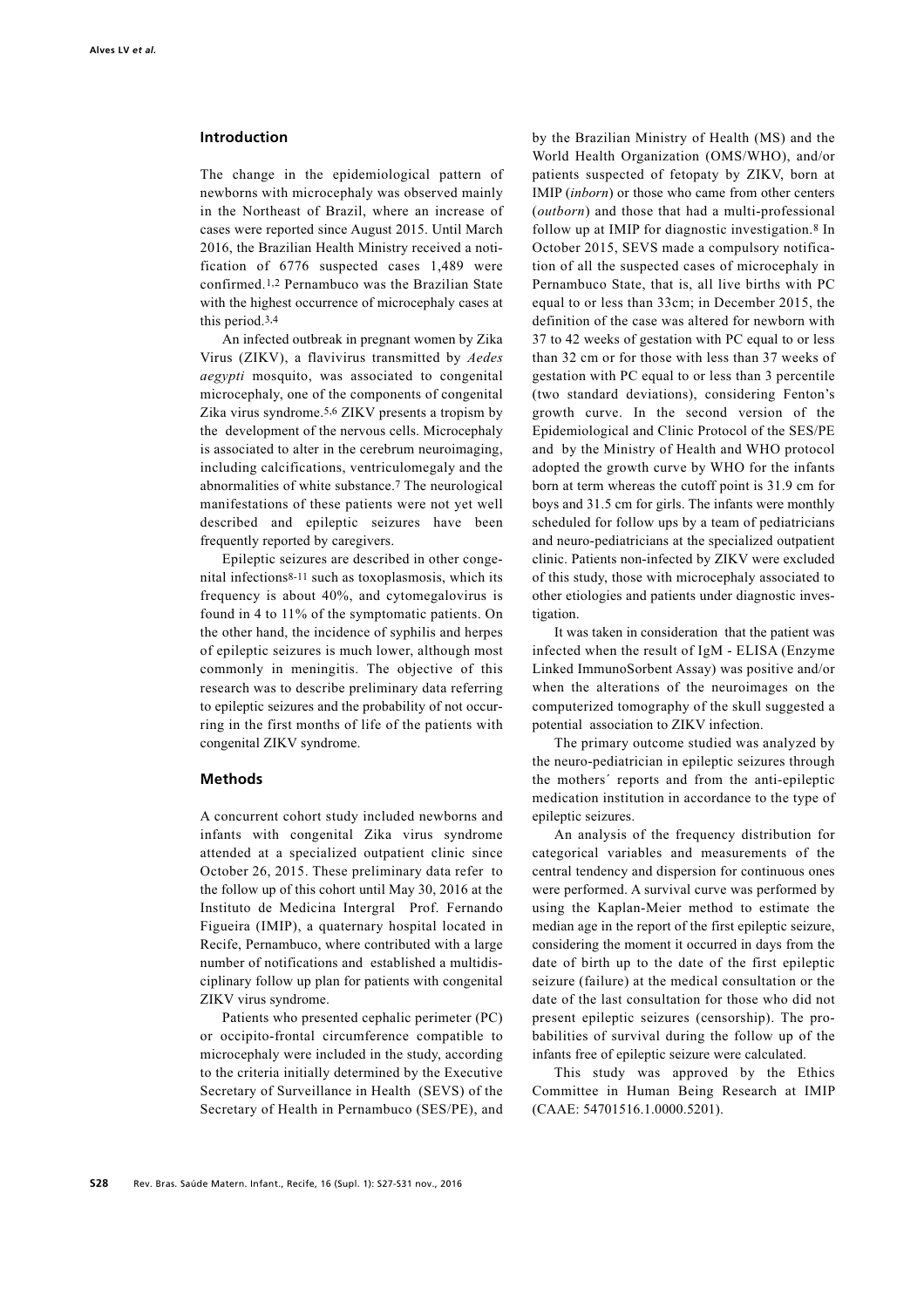### **Results**

During the data collecting period, 183 patients were referred to a specialized outpatient clinic. According to the diagnostic criteria described above, patients excluded from this study were: 52 who did not have congenital Zika syndrome, one with confirmed congenital cytomegalovirus and 21 were still under investigation.

Of 109 infants, 106 data were analyzed by confirmed diagnosis or suspected association to ZIKV infection, although three of these patients were considered as loss (2.8%) because they did not return to the outpatient clinic even after the social services made continuous contacts. There were no death reports during this study.

In May 2016, the median age of the follow up patients was of 147 days, with the extremes of between 29 and 299 days on their last consultation date. Approximately half of them (48.6%) were from Recife Metropolitan Area. In relation to the maternal history observed, the mothers were between the ages of 14 to 40 years old, with the median of 24 and the interquartile range was 20 to 29 years old; 43.0% reported having fever during the pregnancy; 70.5% referred the occurrence of skin rash which occurred in 69.4% of the time in the first trimester of pregnancy.

Most of the participants of this cohort were born in the maternity at IMIP (56.0%), 56.9% were females and their birth weight was between 1,135 to 3,855 grams (the median was 2,740 grams and the interquartile range was 2,430 to 2,969 g). The measurement of the cephalic perimeter at birth was 22 to 34 cm, the median was 29 cm and the interquartile range was 27 and 34 cm. Approximately 70.0% of the diagnosed cases of microcephaly were performed by intrauterine.

Forty children (37.7%) presented epileptic seizures which 43.3% of the cases were classified as spasms, in 22.7%, as generalized tonic seizures, in 20.5% were partial and 4.5% were other types of seizures.

The median of days up to the first report on the occurrence of epileptic seizure was 192 days since the date of birth and with the extremes equal to one and 271 days (interquartile range 103 to 217 days). Of the 106 infants, 96.4% were free of epileptic seizure until the second month of life. On the other hand, 41.8% of those at risk presented epileptic seizures up to the sixth month of life (Figure 1).

The estimates on the probability of non-occurrence of epileptic seizures throughout the observational period are presented in Table 1.

#### **Figure 1**

The survival curve on the probability of non-occurrence of epileptic seizures during the first nine months of life of the children with congenital ZIKV syndrome.

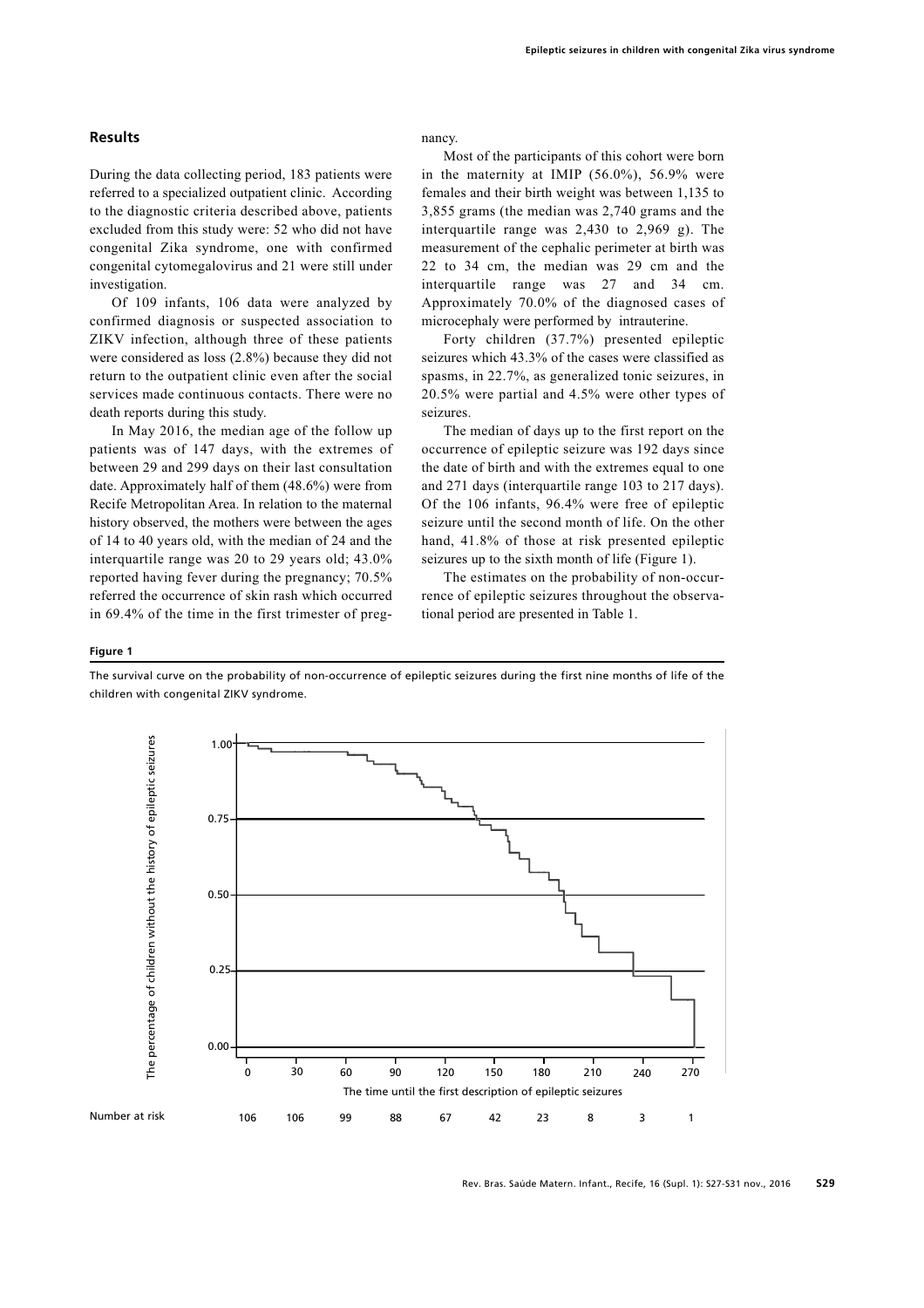| The estimates on the probability of non-occurrence of epileptic seizures in children with congenital ZIKV syndrome. |                         |                                     |                                                |               |
|---------------------------------------------------------------------------------------------------------------------|-------------------------|-------------------------------------|------------------------------------------------|---------------|
| Time<br>(in days)                                                                                                   | <b>Patients at risk</b> | <b>Event Epileptic</b><br>(seizure) | Probability of non-<br>occurrence of the event | CI95%         |
| 30                                                                                                                  | 103                     | 3                                   | 0.97                                           | $0.91 - 0.99$ |
| 60                                                                                                                  | 100                     | 0                                   | 0.97                                           | $0.91 - 0.99$ |
| 90                                                                                                                  | 88                      | 6                                   | 0.91                                           | $0.83 - 0.95$ |
| 120                                                                                                                 | 67                      | 8                                   | 0.81                                           | $0.72 - 0.88$ |
| 150                                                                                                                 | 43                      | 7                                   | 0.71                                           | $0.60 - 0.80$ |
| 180                                                                                                                 | 23                      | 7                                   | 0.57                                           | $0.44 - 0.68$ |
| 210                                                                                                                 | 9                       | 6                                   | 0.36                                           | $0.21 - 0.51$ |
| 240                                                                                                                 | 4                       | 2                                   | 0.23                                           | $0.08 - 0.42$ |
| 270                                                                                                                 | 2                       | 1                                   | 0.15                                           | $0.03 - 0.36$ |

#### **Table 1**

#### **Discussion**

An elevated frequency of epileptic seizures was observed on children with congenital ZIKV syndrome. According to the researches in Medline and SciELO database, this is probably one of the first reports on neurological manifestation in children with congenital ZIKV syndrome. According to WHO report on June 2016, 1,520 patients were born with microcephaly worldwide secondary to the congenital infection by ZIKV which our study contemplates 7% of all these children.2

Among the epileptic seizures which started in the first semester of life, spasms were the most frequent (43.3%). Epileptic seizures occur more frequently in the neonatal period rather than any other period in life with a higher frequency on the first week of life with an estimated incidence of 1.5 to 5.5 for 1,000 live births.13,14

Epileptic spasm is a rare condition with an incidence of 0.16 to 0.42 for 1,000 live births. Epileptic spasm have been described in association with other congenital infections such as cytomegalovirus and toxoplasmosis.8,15,16 Patients with brain impairment due to congenital cytomegalovirus epileptic seizures were observed in 4% to 11% of them.15,16 Unlike the congenital syndrome by ZIKV, the most common seizure type in children with congenital cytomegalovirus infection is generalized.

It would be important to highlight as the limitations for the current study is the fact that the diag-

## **References**

1. Brasil. Ministério da Saúde. Boletim Microcefalia: Ministério da Saúde investiga 4.291 casos suspeitos no país. [acesso em 26 mai 2016]. Disponível em: http://portalsaude.saude.gov.br/index/php/cidadao/principal/agencia-

nosis of ZIKV infection has not been proven serologically in 41 patients although all of them presented brain computed tomographic findings that were described as associated with ZIKV congenital syndrome.7 Another aspect was technical difficulty to perform the electroencephalogram due to the reduction of the cephalic perimeter and the patient's restless state. It is noteworthy that the caregiver who reported the occurrence of the epileptic seizure was capable to describe it or make a video on the cell phone. Finally, as the observational period of the present study comprised the first nine months of life which is not possible to assure that other children will not present epileptic seizures later during their development.

The authors intend to present in another study data of the neurological examination emphasizing the more severe the neurological involvement, the higher is the prevalence of epileptic seizures. Furthermore, the type of anti-epileptical medication taken by patients will be described and if presented an effective control on the epileptic seizures.

In conclusion, it was verified that more than one third of the children with congenital ZIKV syndrome presented epileptic seizures (38.7%), being the median of days up to the first epileptic seizure reported on the occurrence of 192 days from the date of birth. Further studies are necessary for a better elucidations of the neurological aspects involving the ZIKV infection.

saude/22869-microcefalia-ministerio-da-saude-investiga-4- 291-casos-suspeitos-no-pais.